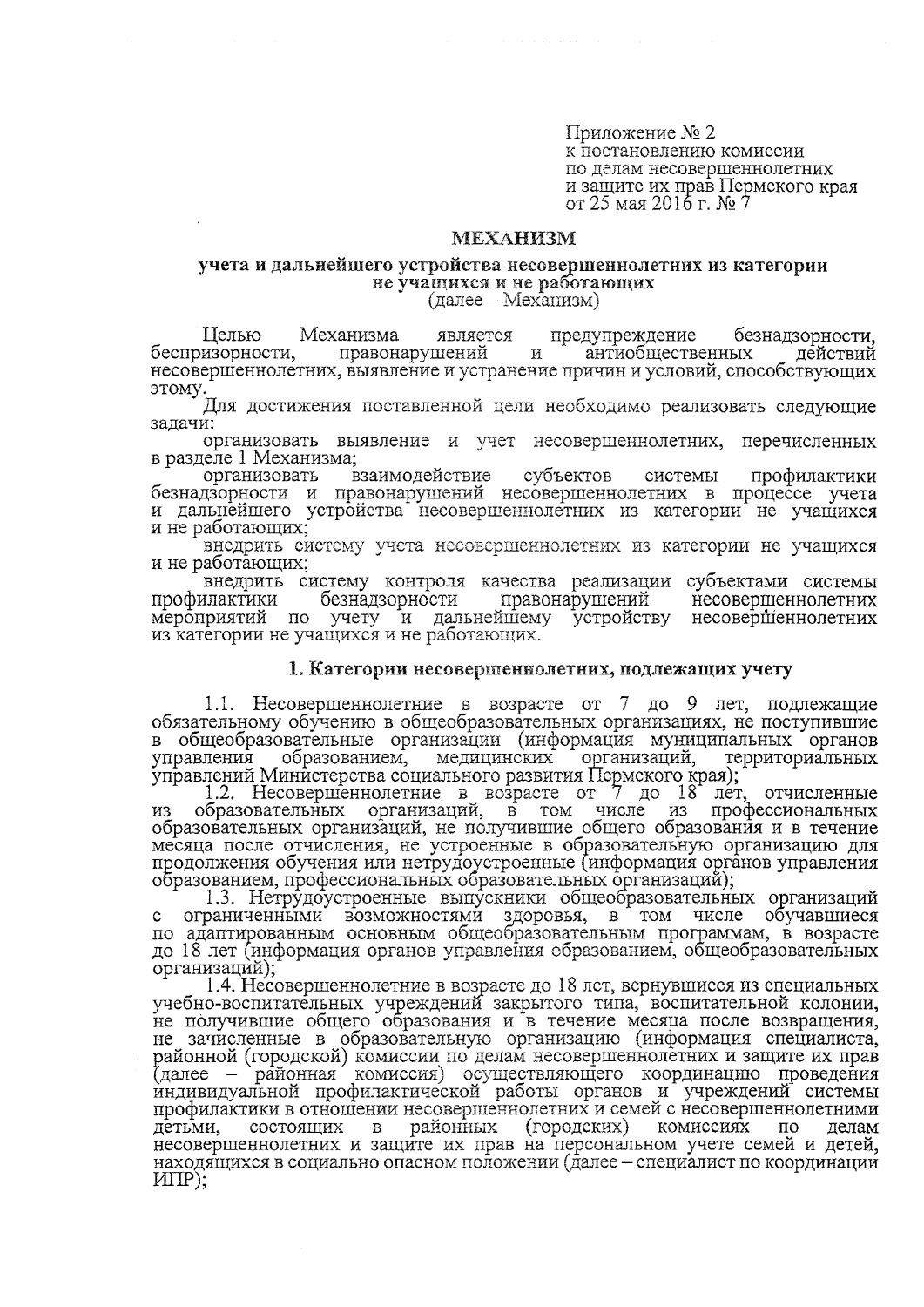1.5. Несовершеннолетние в возрасте от 3 до 8 лет с ограниченными возможностями здоровья, имеющие инвалидность и нуждающиеся в обучении специальным адаптированным программам дошкольного  $\overline{10}$ образования (информация медицинских организаций, общеобразовательных организаций);

1.6. Несовершеннолетние, получившие основное общее образование и не продолжившие дальнейшее обучение в 10 классе или в профессиональной образовательной организации (информация органов управления образованием, общеобразовательных организаций);

1.7. Несовершеннолетние в возрасте от 14 до 18 лет, осужденные к наказаниям и мерам уголовно-правового характера без изоляции от общества. на занятые трудом и учебой.

## 2. Действия субъектов системы профилактики безнадзорности и правонарушений несовершеннолетних при выявлении несовершеннолетних, перечисленных в разделе 1 Механизма

2.1. Муниципальные органы управления образованием, медицинские организации, территориальные управления Министерства социального развития Пермского края, органы внутренних дел и другие субъекты системы профилактики безнадзорности и правонарушений несовершеннолетних, при выявлении<br>несовершеннолетних, перечисленных в разделе 1 Механизма, в течение 7 дней со дня выявления, направляют письменную информацию в районную (городскую) комиссию по делам несовершеннолетних и защите их прав.

2.2. Медицинские организации при выявлении несовершеннолетних в возрасте от 7 до 8 лет, не поступивших в общеобразовательную организацию (либо семейное образование), а также несовершеннолетних в возрасте от 3 до 8 лет с ограниченными возможностями здоровья, имеющих инвалидность<br>и нуждающихся в обучении по специальным адаптированным программам дошкольного образования, ежегодно в срок до 1 октября представляют в районную комиссию и муниципальный орган управления образованием сведения о данных несовершеннолетних;<br>2.3. Муниц

Муниципальные органы образованием управления общеобразовательные организаций представляют сведения в районную И комиссию:

выпускниках общеобразовательных организаций,  $\overline{O}$  $\mathbf{B}$ TOM числе о выпускниках с ограниченными возможностями здоровья, не получивших общего образования и не продолживших образование по другой форме и (или) не трудоустроенных, ежегодно в срок до 1 октября;

выпускниках общеобразовательных организаций, не получивших  $\Omega$ основного общего образования и не продолживших образование по другой форме, и (или) не трудоустроенных ежегодно в срок до 1 октября;

об отчисленных несовершеннолетних из общеобразовательных организаций, получивших общее образование в течение 10 дней с момента отчисления;

Также:

осуществляют контроль поступления/не поступления несовершеннолетнего образовательную профессиональную организацию, 10 B класс несовершеннолетних учащихся, окончивших 9 классов;

осуществляют контроль зачисления несовершеннолетнего  $\mathbf{B}$ другой образовательной организации при смене места жительства в пределах Пермского края.

2.4. Профессиональные образовательные организации представляют сведения в районную комиссию:

об отчисленных несовершеннолетних в течение 10 дней с момента отчисления;

о несовершеннолетних, подавших заявление на поступление и зачисление по программам профессионального образования, но не приступивших к занятиям в течении 10 дней с момента начала обучения.

2.5. Специалисты по координации ИПР представляют сведения в районную комиссию: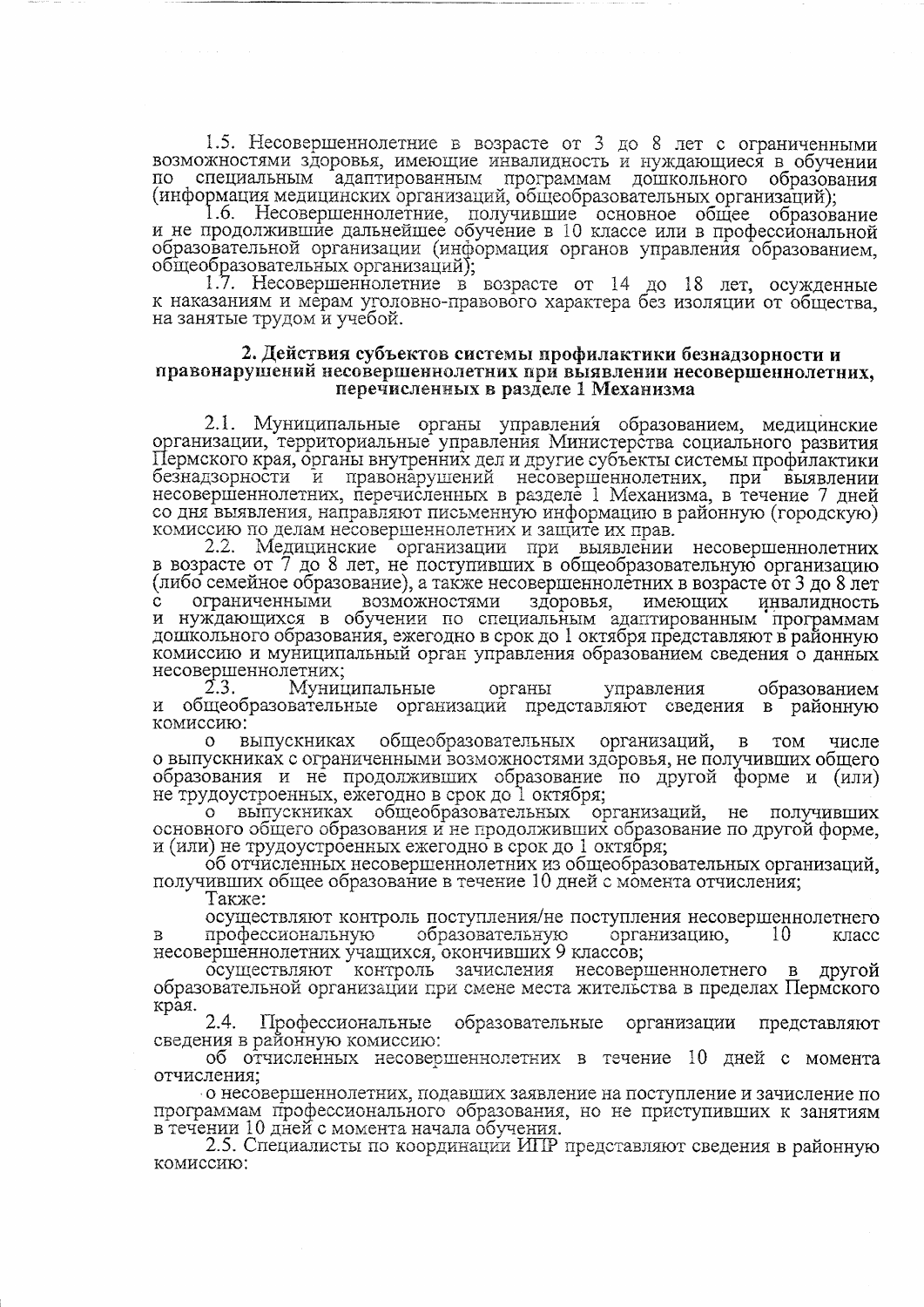колонии, вернувшихся воспитательной несовершеннолетних, ИЗ  $\Omega$ учебно-воспитательных учреждений закрытого типа: специальных приступивших к занятиям в образовательной организации и  $He$  $(MJ)$ не трудоустроенных в течении 14 дней с момента возвращения;

о несовершеннолетних, находящихся в социально опасном положении, не посещающих образовательные организации и не трудоустроенных в течении 10 дней с момента выявления.

2.6. Органы внутренних дел представляют сведения в районную комиссию:

несовершеннолетних, совершивших правонарушения, преступления,  $\Omega$ общественно опасные деяния, которые не работают и не учатся в течении 10 дней с момента выявления факта незанятости несовершеннолетнего.

2.7. Территориальные центры занятости населения ежемесячно представляют сведения в районную комиссию:

о несовершеннолетних, поставленных на учет как не работающих, направленных на курсы обучения, прошедших обучение, трудоустроенных в срок до 15 числа месяца, следующего за отчетным.

2.8. Филиалы Уголовно-исполнительной инспекции Главного управления Федеральной службы исполнения наказаний России по Пермскому краю представляют сведения в районную комиссию:

о несовершеннолетних, совершивших правонарушения, преступления, общественно опасные деяния, которые не работают и не учатся в течении 10 дней с момента выявления факта незанятости несовершеннолетнего.

## 3. Действия районной (городской) комиссии по делам несовершеннолетних при поступлении информации о выявлении несовершеннолетних перечисленных в разделе 1 Механизма

ведут учет не учащихся и не работающих 3.1. Ежемесячно несовершеннолетних по форме согласно приложению № 1 к Механизму, совместно муниципальными органами управления образованием принимают меры  $\mathbb{C}$ к их дальнейшему устройству;

3.2. Ежемесячно до 10 числа месяца, следующего за отчетным периодом,  $O$  He работающих передают мониторинга  $\mathbf{M}$  $He$ учащихся данные несовершеннолетних и их устройстве в комиссию по делам несовершеннолетних и защите их прав Пермского края по форме согласно приложению № 2 к настоящему Механизму (комиссии по делам несовершеннолетних и защите их прав при территориальных органах администрации города Перми направляют данные мониторинга в комиссию по делам несовершеннолетних и защите их прав при администрации города Перми, для формирования сводных данных и направления их в комиссию по делам несовершеннолетних и защите их прав Пермского края);

1 3.3. Совместно с муниципальными органами управления образованием принимают меры по устройству несовершеннолетнего в образовательные организации различных форм получения образования и форм обучения;

3.4. Направляют несовершеннолетнего в территориальный центр занятости населения с целью постановки на учет, прохождения обучения и (или) трудоустройства;

3.5. Осуществляют сверку с территориальными центрами занятости населения информации о несовершеннолетних, состоящих на учете, направленных на обучение, прошедших обучение, трудоустроенных в течение 1 месяца со дня направления;

3.6. Утверждают дополнения к индивидуальной программе реабилитации семьи и несовершеннолетнего, находящихся в социально опасном положении, в которой несовершеннолетний не учится и не работает, в части включения мероприятий по продолжению им обучения или трудоустройству.

4. В рамках настоящего Механизма районные комиссии могут принимать документы, предусматривающие регламентные межведомственное свои взаимодействие в сфере учета и дальнейшего устройства несовершеннолетних из категории не учащихся и не работающих.